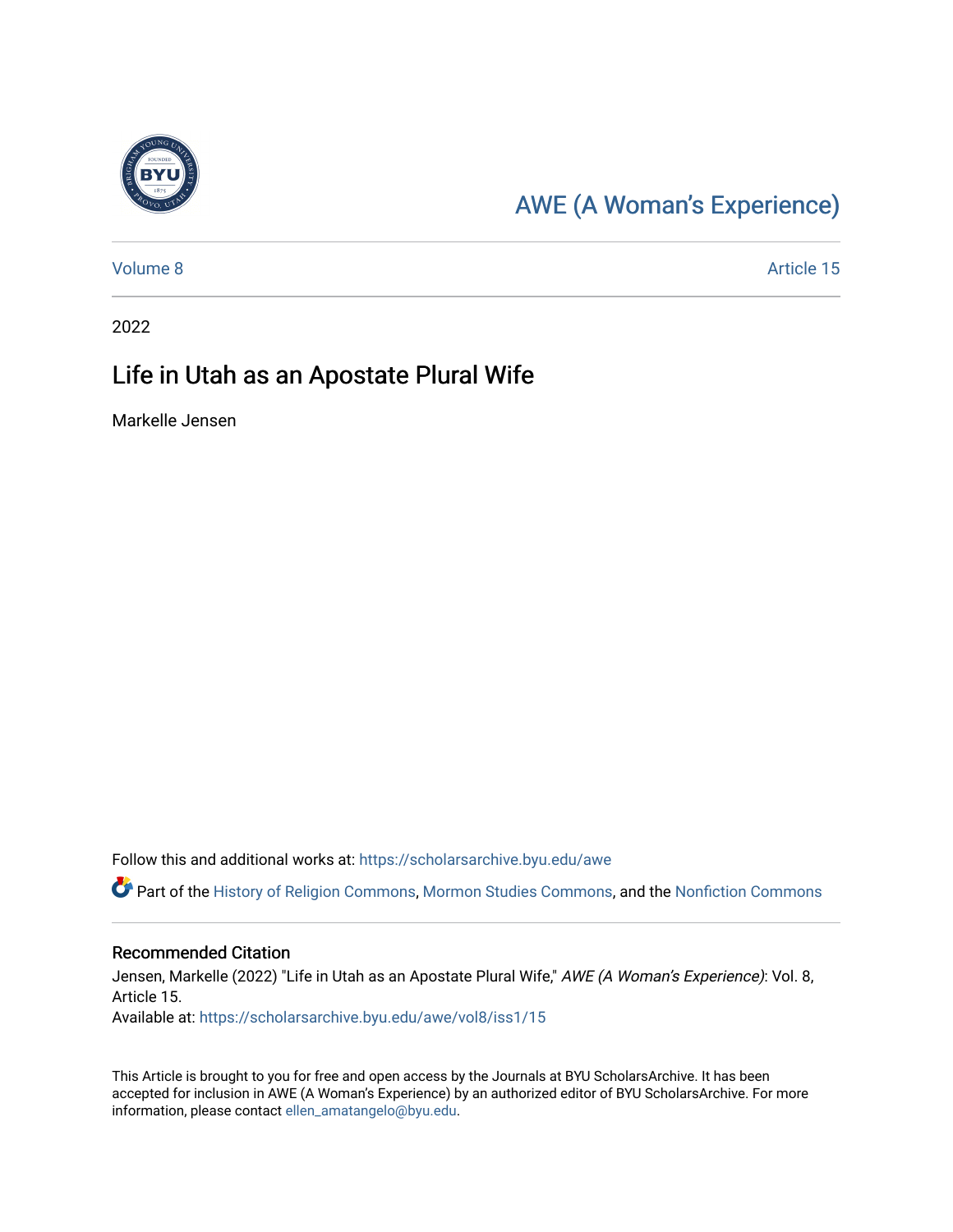# Life in Utah as an Apostate Plural Wife

TO AN OUTSIDER, LIFE IN UTAH DURING THE NINE-<br>teenth century may seem to have consisted of homogeneous culture<br>and little variations in human experience. Upon closer examina-<br>tion, it quickly becomes evident that even indi teenth century may seem to have consisted of homogeneous culture and little variations in human experience. Upon closer examination, it quickly becomes evident that even individuals existing within the predominant Mormon culture experienced life in diverse ways. This paper will provide an overview of the ways of life, values, and ideologies of polygamous wives in Utah, as well as the perspectives of individuals who were unhappy with the teachings and culture of The Church of Jesus Christ of Latter-day Saints during the mid-nineteenth century. I will specifically draw upon the experiences of Ann Eliza Young. Before she apostatized from the church, she was a plural wife of Brigham Young. Ann Eliza Young published her experiences in the 1875 account entitled *Wife No. 19*, which doubles as both an autobiography and an exposé of Mormonism. She wrote an account of her life in Utah, both as a child and as an adult, after her apostasy and during her public campaign against polygamy. Her purpose in writing this account of her life was to convince the Eastern states and the government of the evils of polygamy. Her bias does not necessarily discount her experiences, and she is entitled to her views. While describing life in Utah during the nineteenth century, this paper will consider the emotional bias with which Ann Eliza likely remembered her experiences, as well as her motivation for writing them down in the first place.

Ann Eliza Webb was born in Nauvoo, Illinois in 1844 to two Latter-Day Saint converts. Her parents soon moved across the country to the western deserts of Utah, along with thousands of other Mormons from 1847 to 1853 (Alexander, 2003, p. 99). She documents her memories as a child—supplemented by her later historical and genealogical research—of the Mormon migration, the Mormon Reformation, the Utah War, the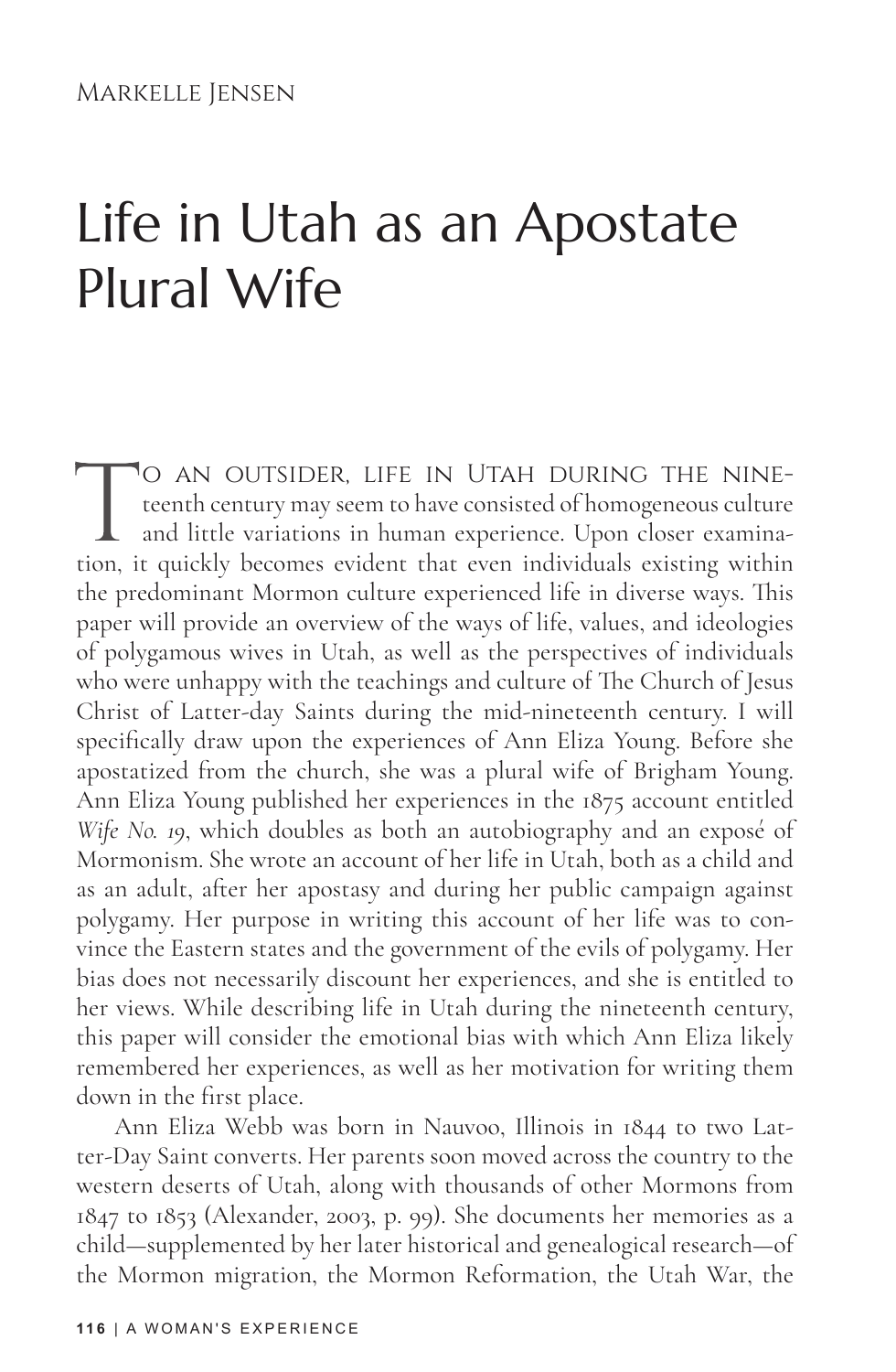hand-cart company crossings, the Mountain Meadows Massacre, and the United Order, among other things. Before leaving Nauvoo, her father entered into polygamy. Ann Eliza references her parents' relationship, struggles with polygamy many times throughout her account, and compares her parents to other polygamist families. As a child in Utah, she spent time playing with the children of Brigham Young and fantasized about romance. Swearing to never become a plural wife, she married James Dee in 1863 at nineteen years old (Young, 1875, p. 387). She had two sons by him, although it was an unhappy, abusive marriage. At the advice of her family, as well as Brigham Young himself, they were divorced in 1865 (1875, p. 409).

Ann Eliza records that the years after her divorce from her first husband were her happiest in a long time (1875, p. 411). She spent the next four years living with her parents, helping her mother with the housework, and raising her children. She wrote, "I was royally happy,—happier than I ever was in my life before, circled about as I was by clinging baby arms, and held by tiny baby hands" (1875, p. 411). Oblivious to her own future, she swore she would never remarry and would instead devote her life to her children. In her account, Ann Eliza remembers the day the prophet proposed to her parents for her to become his plural wife. Outraged by the idea, she immediately refused. Brigham Young continued to pursue her, and Ann Eliza accused him of using his position of power to coerce her into an unwanted union. Coupled with pressure from her parents and fear of being damned, she relented. In 1869, Ann Eliza was married to the prophet as his plural wife at the Salt Lake City Endowment House (1875, p. 456). The marriage sparked a chain of events that lead to Ann Eliza Young's later divorce from Brigham Young, the accompanying court case, and the development of her public career campaigning for women's rights.

#### **Social Institutions**

As someone who was raised in Utah and entrenched in Mormon culture, Ann Eliza's life was shaped by the existing social institutions of the territory. The institution of marriage and its accompanying social norms had a profound effect on Ann Eliza's life. Nineteenth-century Utah had surprisingly lenient divorce laws, making it especially easy for both monogamous and plural wives to obtain a divorce (Alexander, 2003, p. 189). Ann Eliza had little trouble divorcing her first husband, James Dee (1875, p. 410). When it came to divorcing Brigham Young, the court battle was primarily over alimony and not the divorce itself, and the court ruled in her favor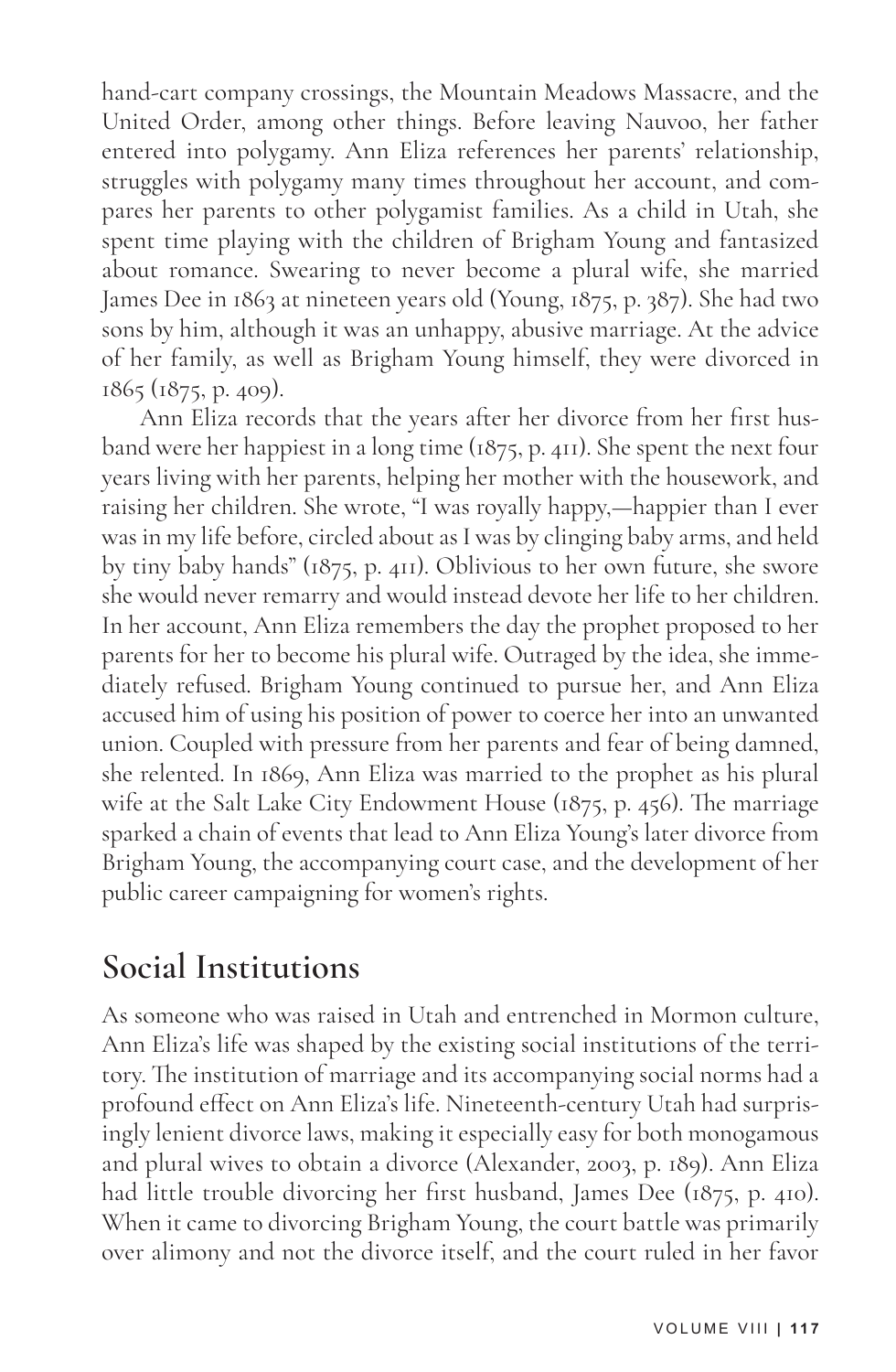(Young, 1875, p. 555). The availability of divorce was important to have for women in Utah primarily because of the practice of polygamy. Plural marriage strained even the most faithful LDS families, and it was necessary to provide a release from the practice for the wives if they desired it. They often did, as the divorce rate of polygamous marriage was three times as high as that of monogamous marriages (Alexander, 2003, p. 191).

The marriage institution in Utah was also characterized by many offers of marriage to women. Of marriage proposals, Ann Eliza wrote, "A moderately prepossessing woman in Utah is sure not to be long without them" (1875, p. 423). There was actually a shortage of single women available for marriage, largely due to the practice of polygamy and the relatively equal ratios of men to woman (Alexander, 2003, p. 188). As a result, men would often go on missions to places like England or Scandinavia and bring home wives they met there (Young, 1875, p. 493). These women were generally impoverished and were willing to enter into polygamy both for religious reasons and for security (Alexander, 2003, p. 189).

Utah Mormons during the mid-nineteenth century enjoyed a variety of entertainment activities. Ann Eliza mentions her love of dancing and singing hymns several times throughout her account (Young, 1875). The Mormon Tabernacle Choir performances were well attended, along with other musical performances (Alexander, 2003, p. 151). The Salt Lake Theatre was completed in 1862 (2003, p. 149), and when she was eighteen, Ann Eliza spent time acting there just as it opened. To be nearby, she lived at the Lion House with Brigham Young's family while at the theatre, at the prophet's invitation (Young, 1875, p. 377). The theatre was especially popular among the Mormon people, and Ann Eliza wrote, "Theatricals have always been largely patronized by the Saints, and rank with dancing as an amusement" (1875, p. 378). Though she had little training or experience, Ann Eliza wrote that she enjoyed her time at the theatre and as well as living at the Lion House in the company of the prophet's children, who were near her own age (1875, p. 382).

By the 1870s, there were many churches of many different denominations in Utah (1875, p. 603). The members of these Protestant and Catholic churches came from the East and often established schools in the territory. It was Ann Eliza's opinion that the education they provided was superior to the other schools in Utah (1875, p. 603). It is not surprising she harbored this belief because these religious organizations often founded their schools with the intention of 'saving' Utah children from Mormonism and converting them to their own religion (Alexander, 2003, p. 18–34). It is also likely that Ann Eliza was correct in asserting that the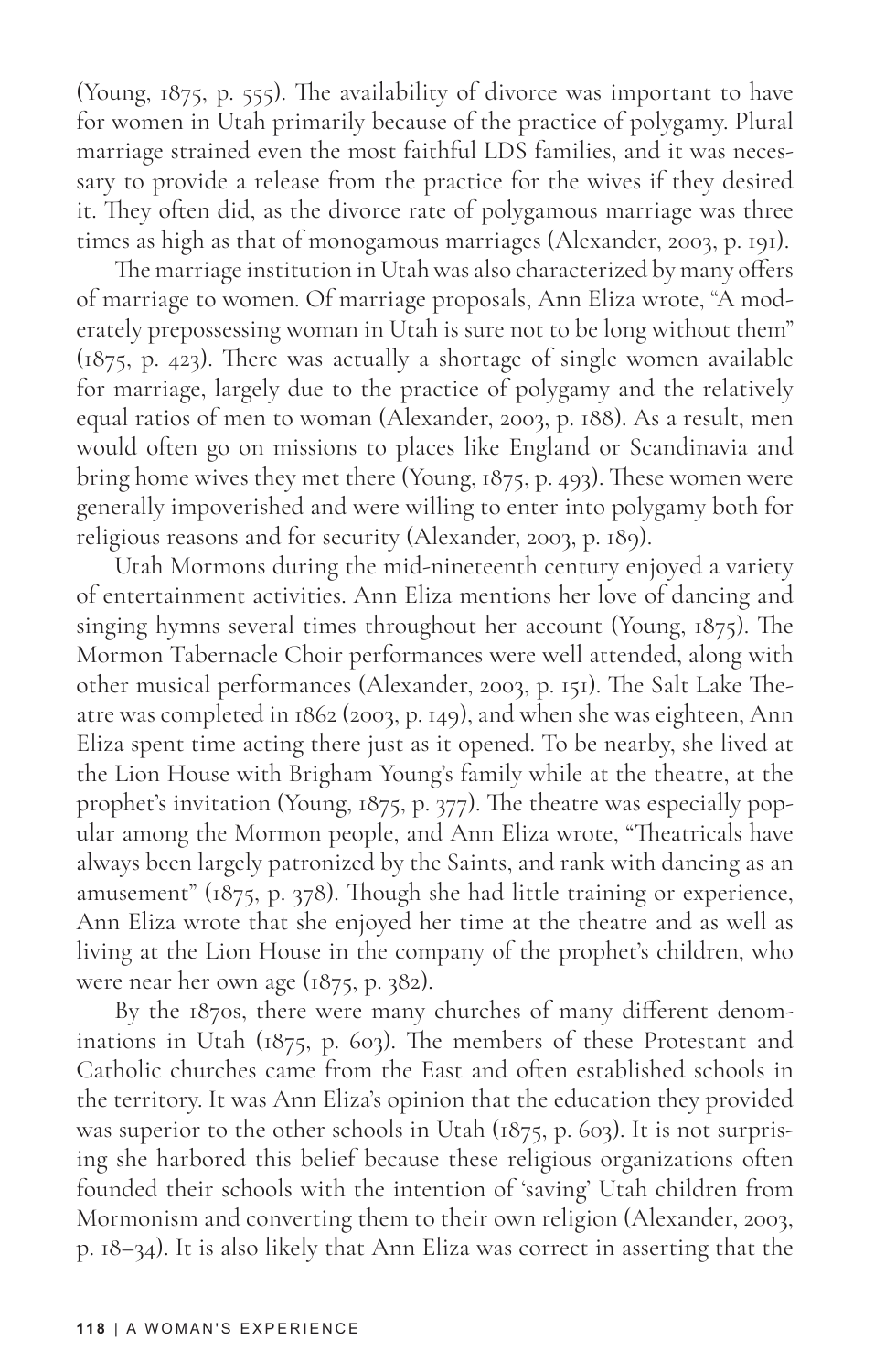Catholic and Protestant schools provided a superior education because the Utah schools during this time period were of a poorer quality than Eastern schools, staffed by poorly paid, young teachers (2003, p. 183).

#### **Plural Marriage**

Plural marriage was undeniably the most impactful social institution existing in nineteenth century Utah. Its existence distinguished the people of Utah from nearly every other territory or state during the time period. Ann Eliza Young spent a great deal of time writing about the institution of polygamy and how it affected her life course and beliefs. The following paragraphs will explore her experience living within the system of polygamy both before, during, and after she married into it.

As previously mentioned, marriageable women were in high demand in Utah (Young, 1875, p. 423). Some Latter-day Saints of the time believed that the more wives they had, the larger their inheritance would be in the next life. Having plural wives was often a prerequisite for a man to hold a higher office in the church, and the minority that held many wives were considered elite members of the church and Utah society (Alexander, 2003, p. 189–190). Ann Eliza noted the occurrence of several unconventional pairings, such as the marriages of mothers and daughters (from a previous marriage) to the same man (1875, p. 320), or the wedding of individuals vastly different in age (1875, p. 323). She explained that young girls were advised to select older men to marry, as their position in the church as well as their finances were more secure. They would have a greater chance of both earthly contentment and eternal salvation if they did so (Young, 1875, p. 323). Ann Eliza reported that one man married a girl of eleven years old, and that there had been marriages of thirteen- and fourteen-year-old girls, although this was uncommon (1875, p. 323). There were also cases of men marrying women much older than themselves, whether out of charity, to increase their eternal reward, or to gain access to wealthy widows' funds (1875, p. 416).

Ann Eliza Young wrote her account of her life in Mormonism in retrospect and with the intention of showing the Gentile society the evils of polygamy. As a result, much of her writing focused on the negative ways the practice affected women's and families' lives. One of her main points was that rivalries, jealousies, and general feelings of contention were created between the plural wives, especially towards the newest additions to the family. Ann Eliza noted that she was kindly received by some of Brigham Young's wives, such as Emmeline Free and Zina Huntington, but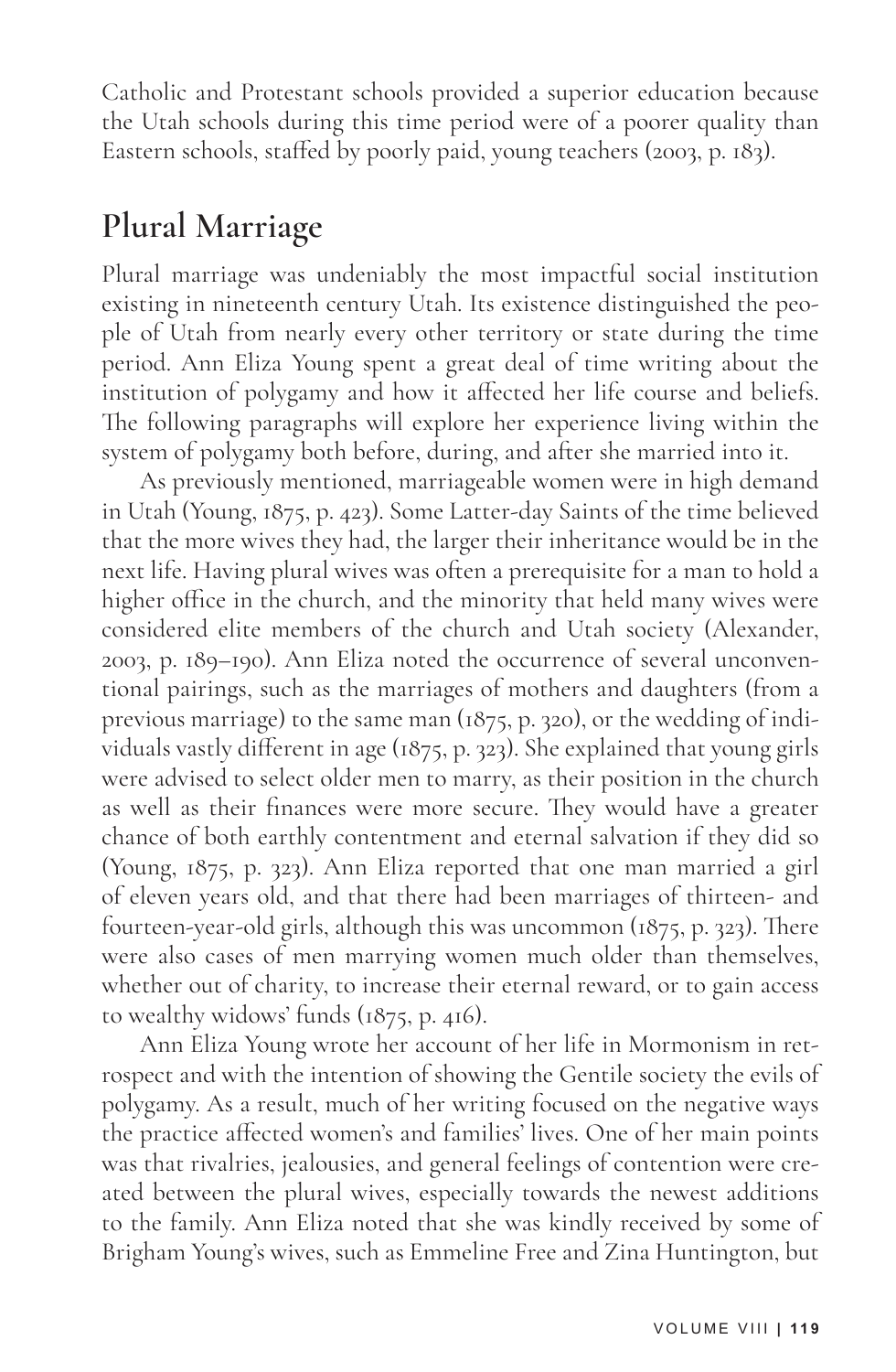others refused to speak to her and treated her badly (1875, p. 460). Often, wives that previously acted as rivals would later join together in truce against a newcomer, as Ann Eliza noticed in her situation (1875, p. 324). She gave accounts of multiple families in which the rivalries between wives caused them to act in outrageous manners, sometimes feigning illness for attention or acting violently. Ann Eliza notes that the men suffered in polygamy as well, though to a lesser degree, as they attempted to keep the peace between warring wives (Young, 1875, pp. 413–15). Indeed, the psychological strain caused by sharing such intimate relationships between multiple people resulted in comparatively high rates of divorce in polygamous families (Alexander, 2003, p. 191).

Ann Eliza also gave accounts of polygamist families that existed in peace, though she devoted much less coverage to these circumstances. While she described her mother's suffering as a result of living in polygamy, there were few outright confrontations. Her parents maintained an atmosphere of civility through the equal treatment of wives and deference to the first wife, Ann's mother, when necessary (Young, 1875, p. 419). Because polygamists were often high-ranking members of the church, the wives' desire to emanate a sense of dignity and maintain social standing resulted in a relatively peaceful coexistence among members of the family (1875, p. 391). Ann Eliza characterized the outwardly peaceful living situation of the Young family as a result of that motivation. However, there were still awkward situations. When a polygamist with a multitude of wives, such as Brigham Young, was to select a wife to accompany him to a dance or other social event, it was inevitable to not offend one or more wives in the process (1875, p. 324). Favoritism was a perpetual issue amongst polygamist families and was the source of much contention and jealousy.

A core argument of Ann Eliza's account is that all women inwardly hated polygamy, even if they outwardly expressed support of the principle. Her mother admitted to harboring such feelings, and her mother later followed her daughter in leaving the church (1875, p. 336). Although many women may have disliked the practice, it is inaccurate to say that every one of them hated it because of the mass "indignation meetings" that were held across Utah in the 1870s (Alexander, 2003, p. 178). Many times Ann Eliza writes that her heart goes out to the women she left behind in Utah, for she largely feels pity rather than contempt towards them (1875, p. 600).

The existence of polygamy within the social structure of Utah also made life difficult for some Mormon women married monogamously. They faced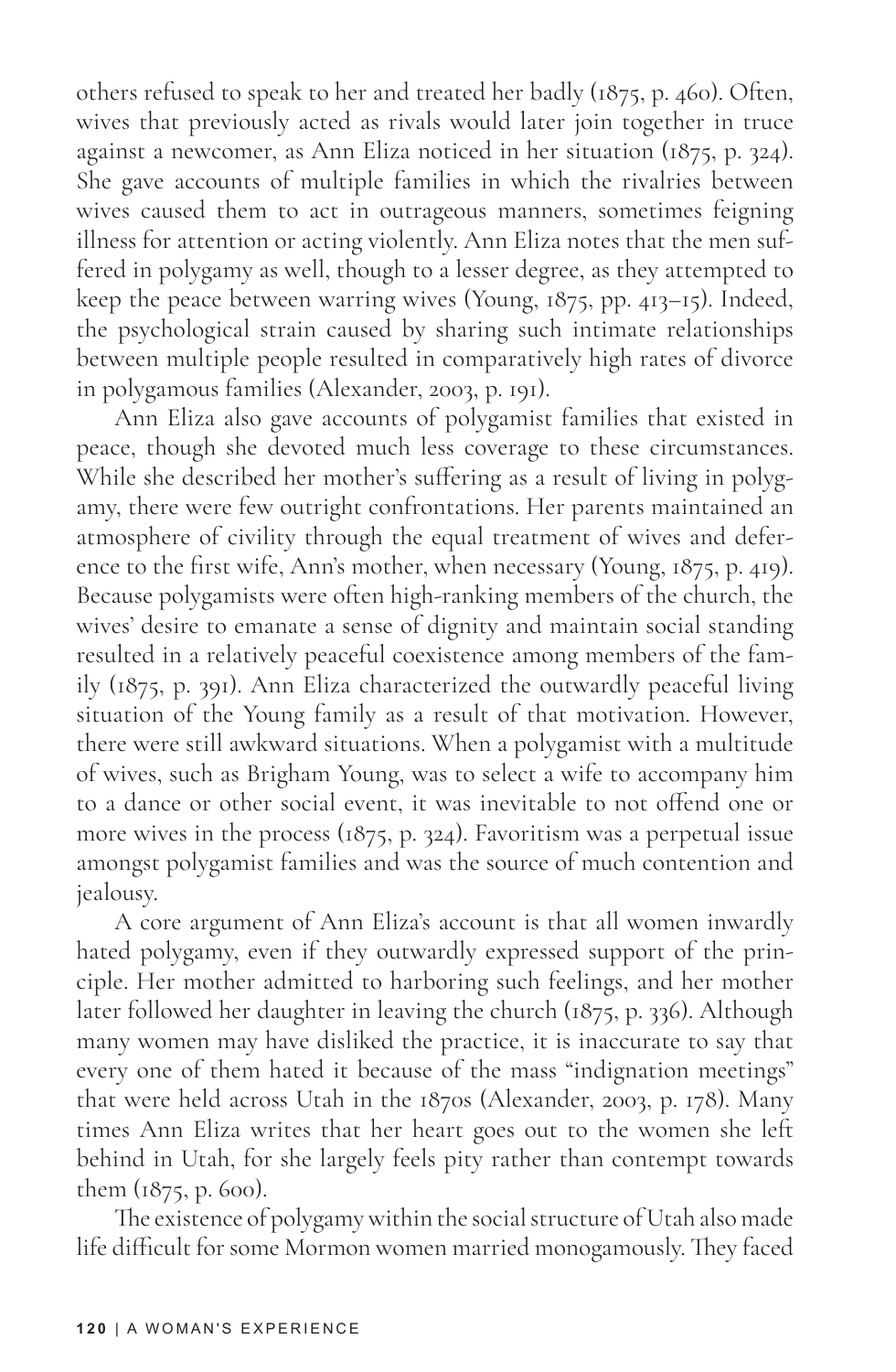the perpetual fear that should their husband become displeased with them or succumb to societal and religious pressure, their husbands would take a second wife (1875, p. 396). Ann Eliza had this experience while she was married to her emotionally and physically abusive first husband. When they had disagreements, he would begin giving attention to other women, sometimes Ann Eliza's friends (1875, pp. 390–91). An additional challenge that polygamy brought upon Utah society is that ill-intentioned men could take advantage of the blurred lines between adultery and plural marriage. Flirting with women who were not your wife could be easily construed as intent to take a second wife, which was looked upon with approval. Of women in monogamous marriages in Utah, Ann Eliza wrote, "The sword above her head is suspended by a hair; it is a miracle if it does not fall at last," with the sword being, of course, plural marriage (1875, p. 397).

#### **Values**

An analysis of the values held by an individual who not only left the religious culture in which she was born into, but who created a career out of actively opposing that religion, gives some insight into the values of subversives from Utah and beyond. Interestingly, many of Ann Eliza's values, as demonstrated by her writings, reflect the Mormon culture in which she was raised. For example, family relationships are of extreme importance to her. She writes many times, "My best comfort was to keep my mother. I could not live without her," (1875, p. 538). After her first divorce, she wrote of her children:

I had lost my girlish gaiety and vivacity, but I had gained the poise and assurance of womanhood, and was, I hoped, better fitted to be a good mother to my children. I dreamed for them, I planned for them, lived in them; and I am only regretful that anything ever divided my interest with them. (1875, p. 411)

This focus on family was characteristic of many Mormons at the time. Another characteristically Mormon value Ann Eliza held was her love of community and compassion for others. She wrote, "And why should I not love [Salt Lake City]? I had grown with it, and there is not a building in it that I have not watched as it arose, not an improvement that I have not rejoiced in," (1875, p. 600). In addition to the city itself, she felt a fondness for the friends she grew up with, despite their aversion to her chosen life path. Like many members of the LDS Church, Ann Eliza believed strongly in destiny and that God had a specific life path designed for her. She wrote: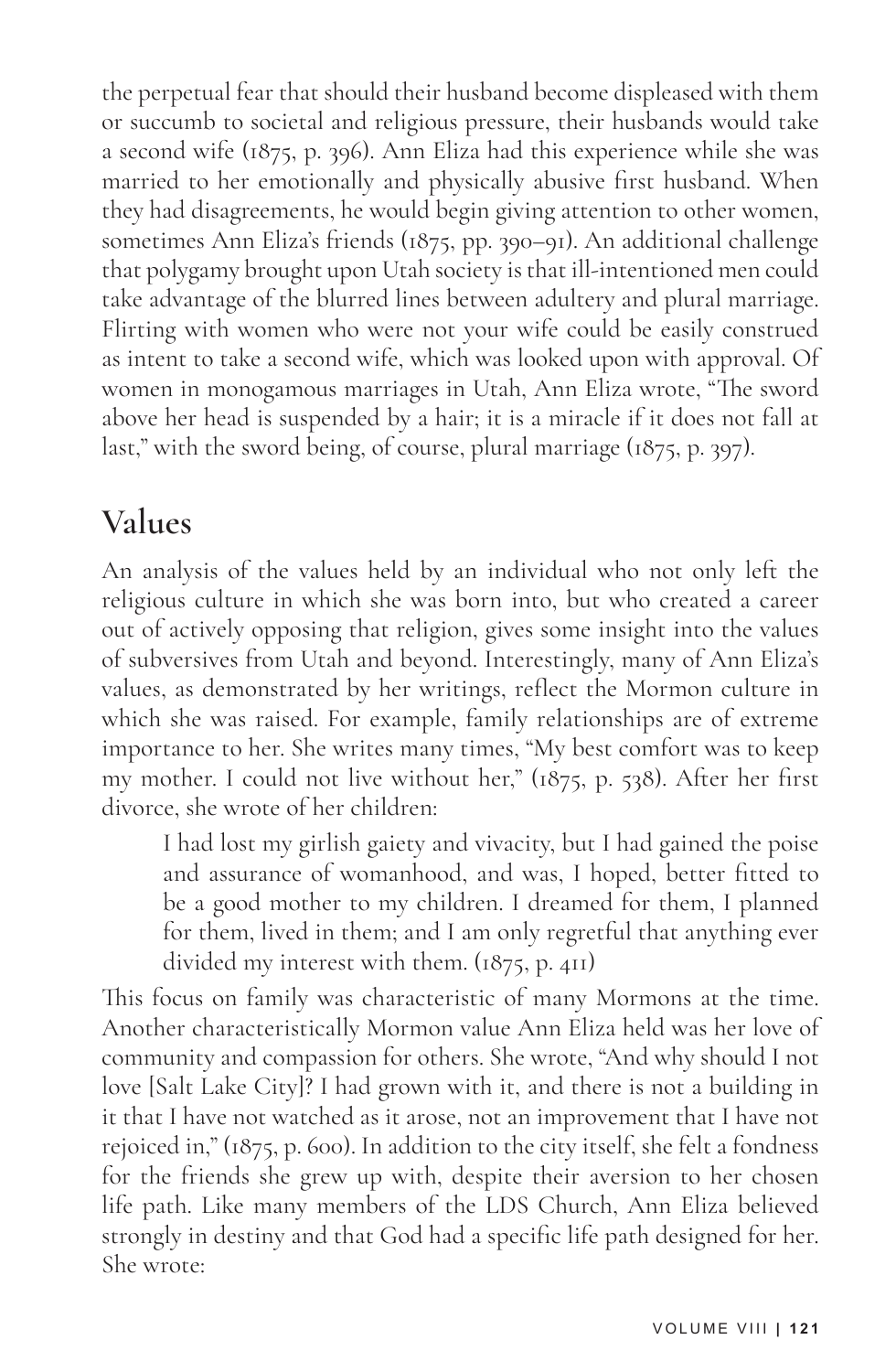Meanwhile, my destiny was working itself out in a way I knew not, turning my feet into unexplored paths; and I did not yet see where I was straying, nor what the near future was holding in store for me.  $(1875, p. 541)$ 

While Ann Eliza held several values that reflected her Mormon upbringing, she certainly had values that conflicted with those of the existing culture and social order in Utah. It is likely that other apostates from the Mormon religion during the nineteenth century held similar values. First, Ann Eliza held an aversion to authority figures. In her writings, she is deeply critical of Brigham Young—which is to be expected given her history with him—but also more generally of Mormon men in high church positions such as apostles, bishops, and even ward teachers (1875, p. 582). While other members of the church viewed their prophet as God's messenger on earth, Ann Eliza believed that Brigham Young overstepped his authority through manipulation and coercion, especially in financial matters. She believed their obedience was blind, and, as a result, they became limited in independent thought (1875, p. 518). The key values that she felt her native Utah culture lacked were open-mindedness and the ability to think for oneself.

The principal value Ann Eliza held that pushed her away from the church was her belief in women's rights. Utah in the nineteenth century afforded women rights unavailable in other areas, such as suffrage in 1870 and a relatively high degree of participation in the labor force and political organizations (1875, p. 178–81). However, Ann Eliza focused more on the lack of women's rights within a marriage and family context. She believed that because men had the option of marrying multiple women, women were less valued than they were in societies without plural marriage (1875, p. 589). She recounts that Brigham Young often made statements reducing the role of women to having children and he chastised them for feeling unfulfilled or neglected in their marriage relationships. This sentiment from many of the male leaders of the community was reflected in the way the men of the territory treated their wives, and this was the primary reason Ann Eliza turned from the church.

#### **Conclusion**

Despite her later excommunication from the church, Ann Eliza's account Wife No. 19 accurately communicates some of the daily struggles and hardships women living in a polygamist society faced. Her complaints about Mormon culture in Utah during the nineteenth century reflect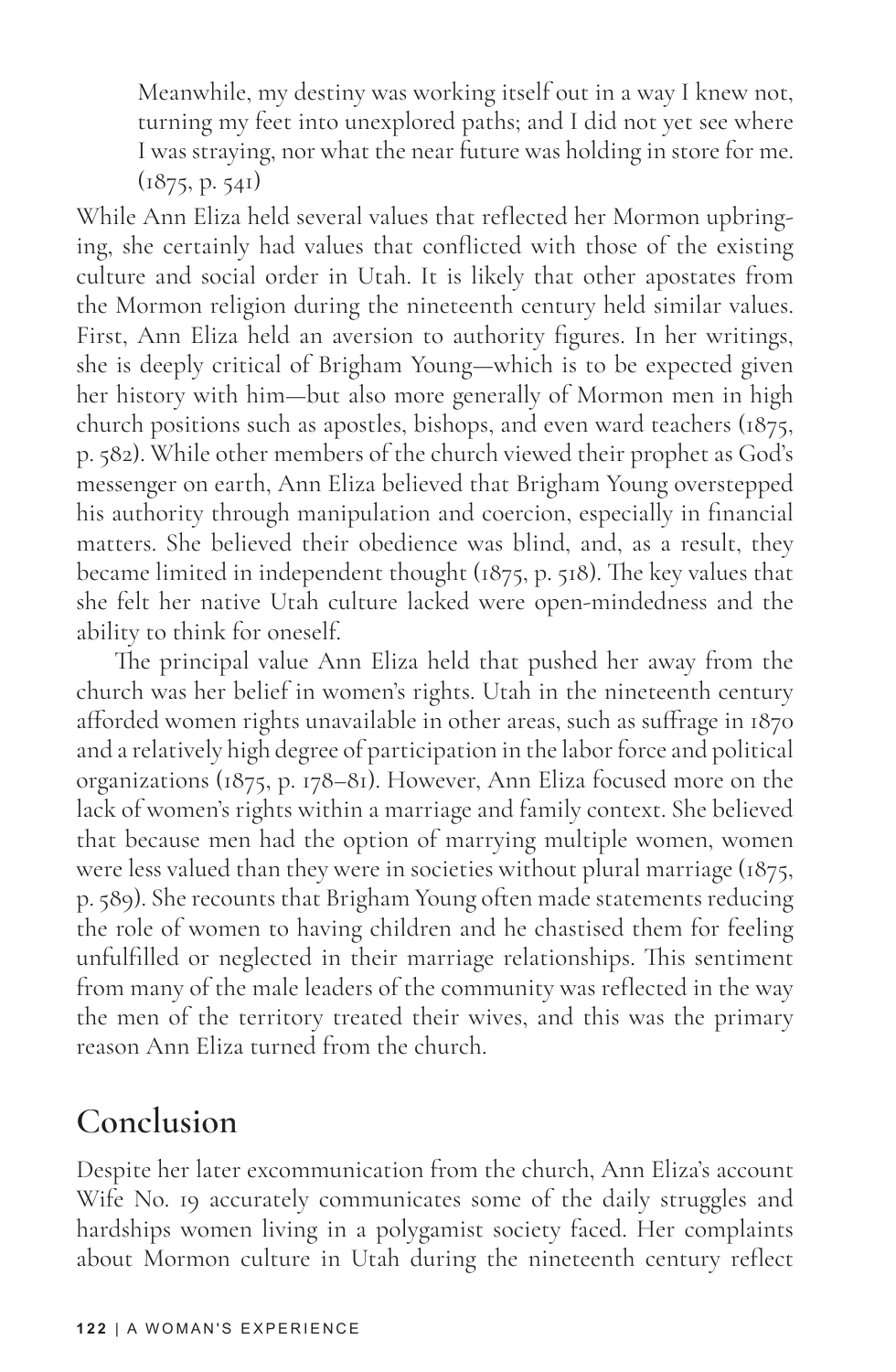views of those who chose to leave the church and why they might have done so. While her accusations are, at times, designedly sensational, her underlying motivation was to improve the lives of women she genuinely believed to be suffering. She claimed she did not begin her public campaign against Mormon polygamy for financial gain, but because she felt it was her duty to help those who were continuing to suffer the same trials she previously had (1875, p. 568). Ann Eliza wrote, "The voices of twenty thousand women speak in mine, begging for freedom both from social and religious tyranny" (1875, p. 601).

Today, the existence of polygamy in Utah history continues to act as a blight on the Church. People continue to lose their faith over their inability to reconcile the doctrinal allowance of plural marriage with their modern values, along with other controversial aspects of church history. Delving into the history of nearly any religious institution in the world will reveal similar controversial practices and events. It is important we come to understand and accept the darker aspects of our local history and our history as a human race in order to examine what problematic issues may exist in our current society. It is only by doing so that society will be able to continue becoming a better place.